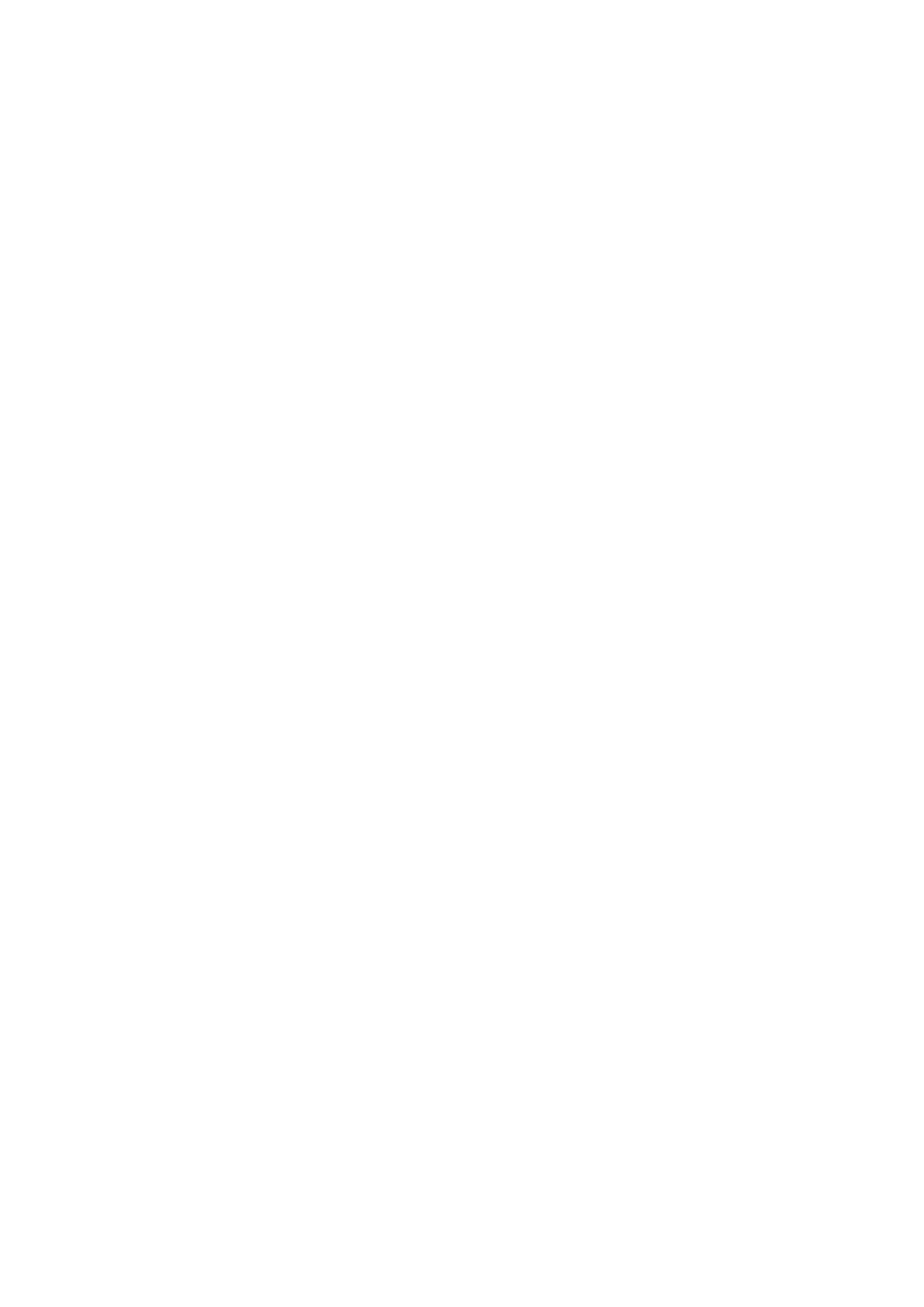

## **1 Welcome**

The chairperson opened the meeting and welcomed those in attendance.

### **2 Apologies**

There were no apologies.

# **3 Declaration of Interest**

There were no declarations of interest.

### **4 Leave of Absence**

There were no leaves of absence.

#### **5 Acknowledgements**

There were no acknowledgements.

#### **6 Petitions**

There were no petitions.

# **7 Deputations**

There were no deputations.

#### **8 Public Forum**

There was no public forum.

# **9 Extraordinary Business**

There was no extraordinary business.

# **10 Local board consultation feedback and input into Annual Budget 2022-2023**

Zigi Yates – Local Board Advisor was in attendance for this item.

Resolution number RD/2022/51

MOVED by Chairperson P Pirrie, seconded by Member S Garner:

#### **That the Rodney Local Board:**

- **a) receive consultation feedback on the proposed Rodney Local Board priorities and activities for 2022/2023**
- **b) receive consultation feedback on regional topics in the Annual Budget 2022/2023 from people and organisations based in the Rodney local board area**
- **e) provide the following input on regional topics in the proposed Annual Budget 2022/2023 to the Governing Body:**

#### **Climate Action Targeted Rate**

**i) note that 56 per cent of submitters from the Rodney Local Board area that responded to this question supported the proposal to introduce a**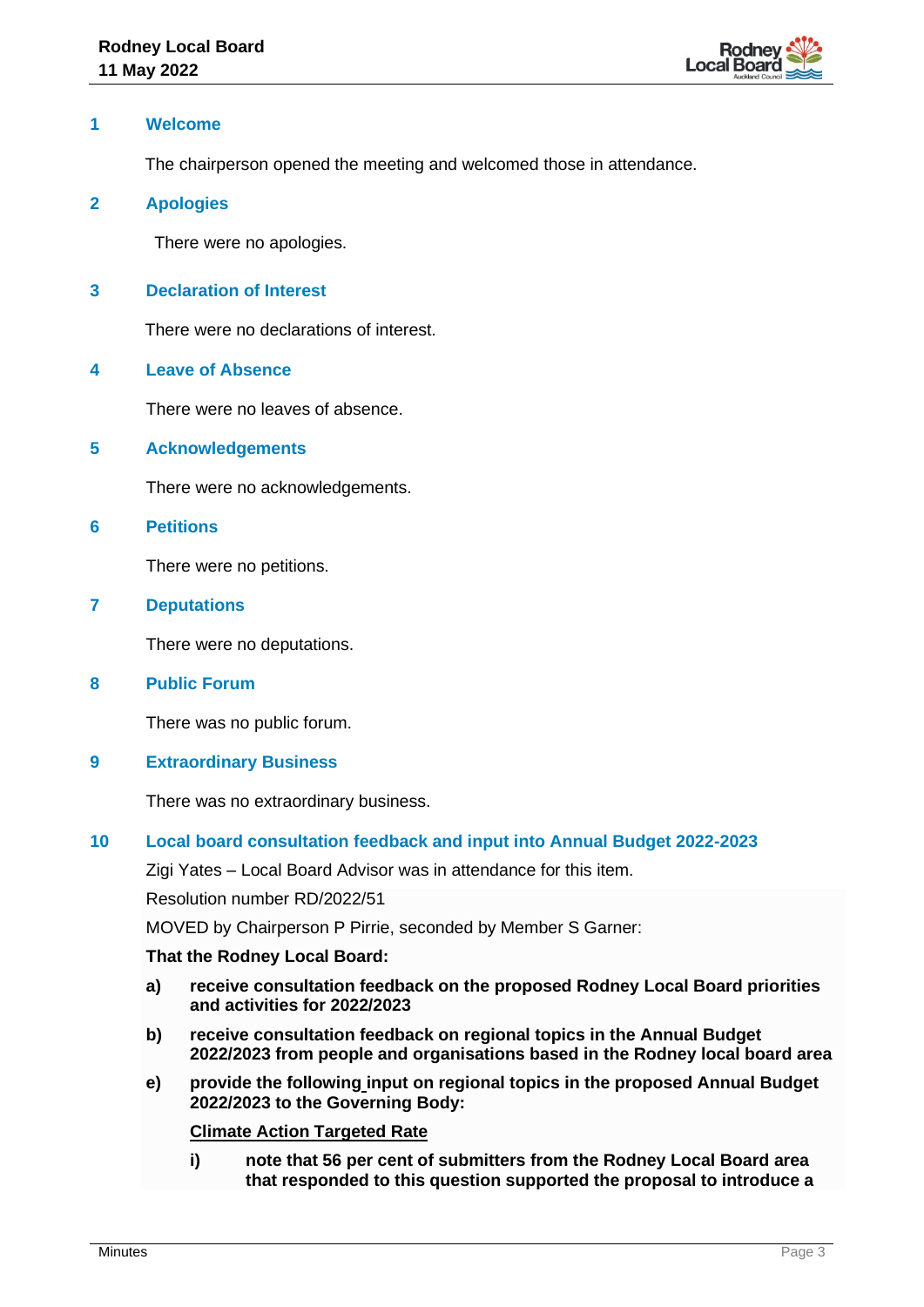

**Climate Action Targeted Rate, while 38 per cent did not support the proposal**

- **ii) note that the Kantar Support for Proposed Climate Action Targeted by Local Board Poll 20 April 2022 indicated that 43 per cent of Rodney Local Board residents are not supportive of the proposed Climate Action Targeted Rate and 31 per cent are supportive**
- **iii) note the previous Rodney Local Board feedback to the Annual Budget 2022/2023 consultation, 1 December 2021, resolution RD/2021/380**

### **Budget Pressures**

- **iv) note that 50 per cent of submitters from the Rodney Local Board area that responded to this question supported the proposal to manage Auckland Council's on-going budget pressures while 29 per cent did not support the proposal and 12 per cent did not know**
- **v) do not support changing the timing of some capital spending as we consider there is insufficient information on the proposal to delay capital investment as a budget lever and request the opportunity to provide local board views on the proposal once further information is available**
- **vi) do not support implementing cost reductions in the form of efficiency savings and a potential reduction in some services as we consider that there is insufficient information on the proposal to implement cost reductions in the form of efficiency savings and potential reduction in services as a budget lever and request the opportunity to provide local board views on the proposal once further information is available**
- **vii) support keeping the previously agreed general rates increase of 3.5 per cent for 2022/2023**

#### **Operating spending prioritisation**

- **viii) note that 46 per cent of submitters from the Rodney Local Board area that responded to this question supported the proposal to prioritise operating spending to help manage on-going budget pressures while 22 per cent did not support the proposal and 23 per cent did not know**
- **ix) note that most submitters that both supported and did not support the proposal to prioritise operating spending commented that the proposal was too broad and lacking in detail**
- **x) note that there was insufficient information on the proposal to prioritise operational spending to help manage ongoing budget pressures and request the opportunity to provide local board views on the proposal once further information is available**

## **Waste service standardisation – pay-as-you-throw vs rates funded**

- **xi) note that 50 per cent of submitters from the Rodney Local Board area that responded to this question did not support the proposal to move to a rates funded system and preferred a pay-as-you-throw system**
- **xii) note that 38 per cent of submitters from the Rodney Local Board area that responded to this question supported the proposal to move to a rates funded system**

#### **Waste service standardisation – other**

**xiii) do not consider that the feedback from the Rodney Local Board area across all four proposals for the Waste service standardisation (question 4B, opt-out rules) was sufficient to form a view**